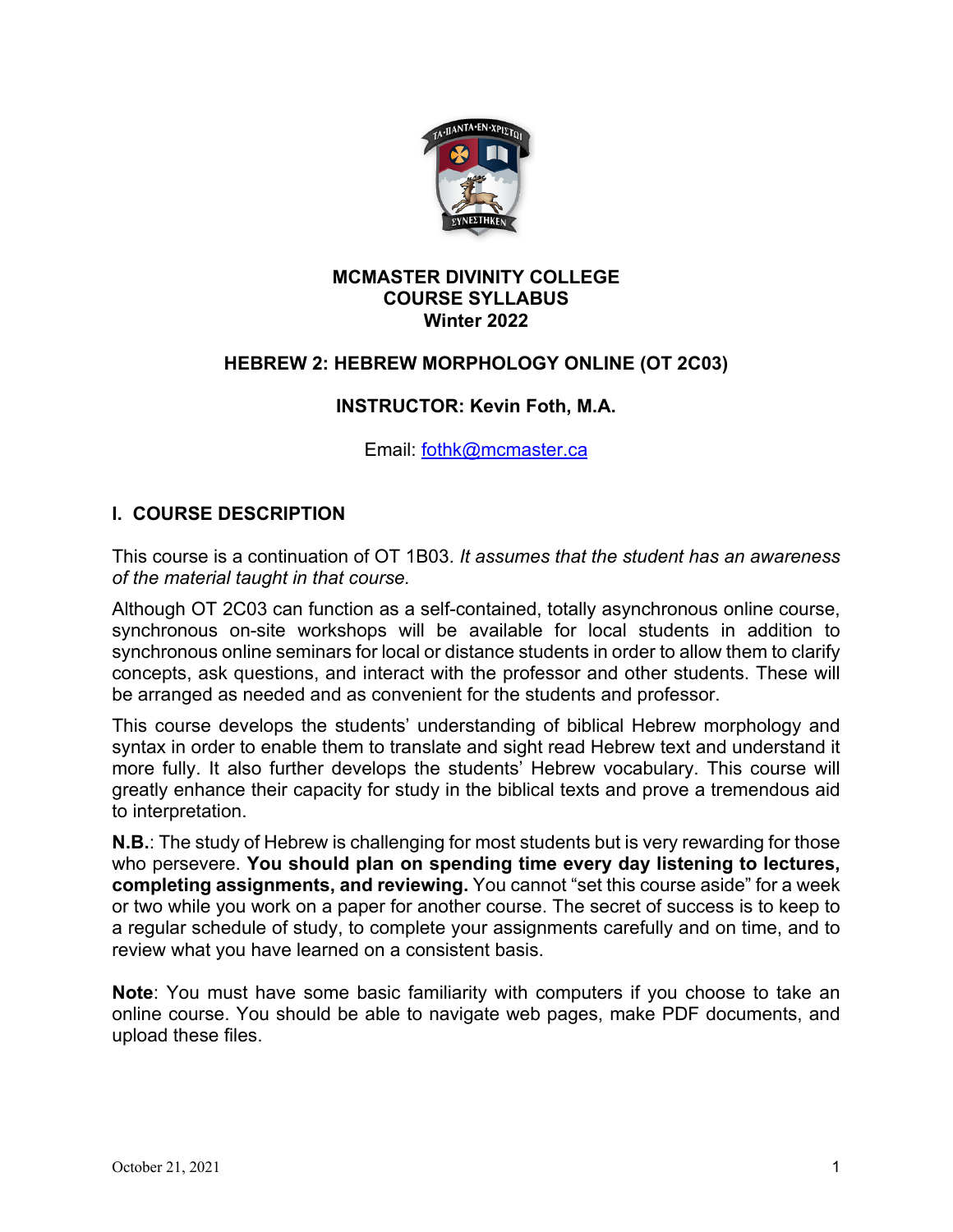## **II. LEARNING OUTCOMES**



# a. Knowing

- To understand and recognize the forms (morphology) of Hebrew words as they are used in various ways in sentences
- To deepen understanding of Hebrew syntax/grammar
- To continue to build a solid basic vocabulary of Classical Hebrew words
- b. Being
	- To embrace the value of understanding the original language in exegeting the biblical text
	- To enrich one's understanding of another culture through knowledge of that culture's language
	- To deepen one's relationship with God through interacting with Scripture.
- c. Doing
	- To engage with the Scriptures in their original language and context
	- To be able to translate most Hebrew passages into English in a way that reflects their original meaning
	- To develop the ability to read directly from the Hebrew Scriptures
	- To develop skills in using grammars and dictionaries when translating and interpreting Hebrew texts

## **III. COURSE REQUIREMENTS**

## **A. REQUIRED TEXTS/MATERIALS1**

## **1. Textbook:2**

Pratico, Gary D., and Miles Van Pelt. *Basics of Biblical Hebrew Grammar*. 3rd ed. Grand Rapids: Zondervan, 2019. ISBN: 978-0310533498



 $1$  Students who have taken OT 1B03 will already have at least the videos and workbook.

 $2$  Note: An older edition of this series has just been replaced. Be sure to purchase the same 3rd edition for the textbook, workbook, videos, and the optional vocabulary cards so they correlate with each other.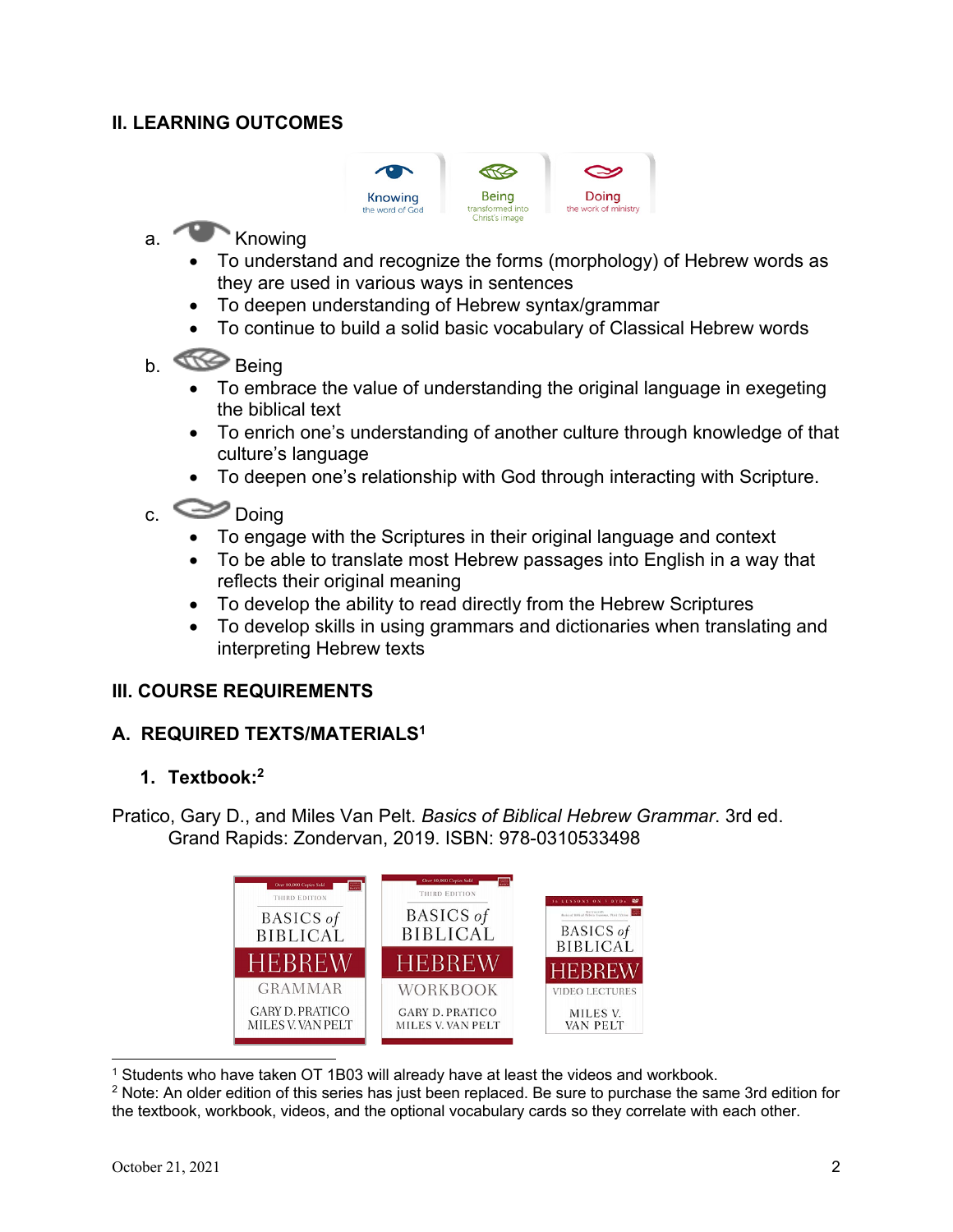### **2. Workbook**

Pratico, Gary D., and Miles Van Pelt. *Basics of Biblical Hebrew Workbook*. 3rd ed. Grand Rapids: Zondervan, 2019. ISBN: 978-0310533559

#### **3. Video Lectures**

Van Pelt, Miles. *Basics of Biblical Hebrew Video Lectures*. 3rd ed. Grand Rapids: Zondervan, 2019. ASIN: 0310538602

### **4. Lexicon:**

Clines, David J. A., David M. Stec, and Jacqueline C. R. De Roo. *The Concise Dictionary of Classical Hebrew*. Sheffield: Sheffield Phoenix, 2009. ISBN: 978-1906055790

This is the best and most up to date single volume print lexicon available for Hebrew.



## **Textbook Purchase**

All required textbooks for this class are available from the College's book service, READ ON Bookstore, Room 145, McMaster Divinity College. Texts may be purchased on the first day of class. For advance purchase, you may contact READ ON Bookstore, 5 International Blvd, Etobicoke, Ontario M9W 6H3: phone 416.620.2934; fax 416.622.2308; email books@readon.ca. Other book services may also carry the texts.

**Note:** The **video lectures** are not available in our bookstore. They may be purchased online:

- 1. from Amazon or Chapters-Indigo as a **set of discs** that covers both Hebrew 1 and 2,
- 2. from https://www.christianbook.com/basics-of-biblical-hebrew-videolectures/9780310538608/pd/538600?event=ESRCG (3rd ed) as a set of discs,
- 3. and as a **download** from https://vimeo.com/ondemand/bbh (3rd ed.). For the download options there is "instant delivery."

They may also be available from other sources.

## **B. COURSE WEBSITE**

A course website has been established on *Avenue to Learn,* also referred to as A2L, (http://Avenue.mcmaster.ca/) that contains learning resources and more detailed instructions. The link to this website will appear on A2L a few days before the course begins.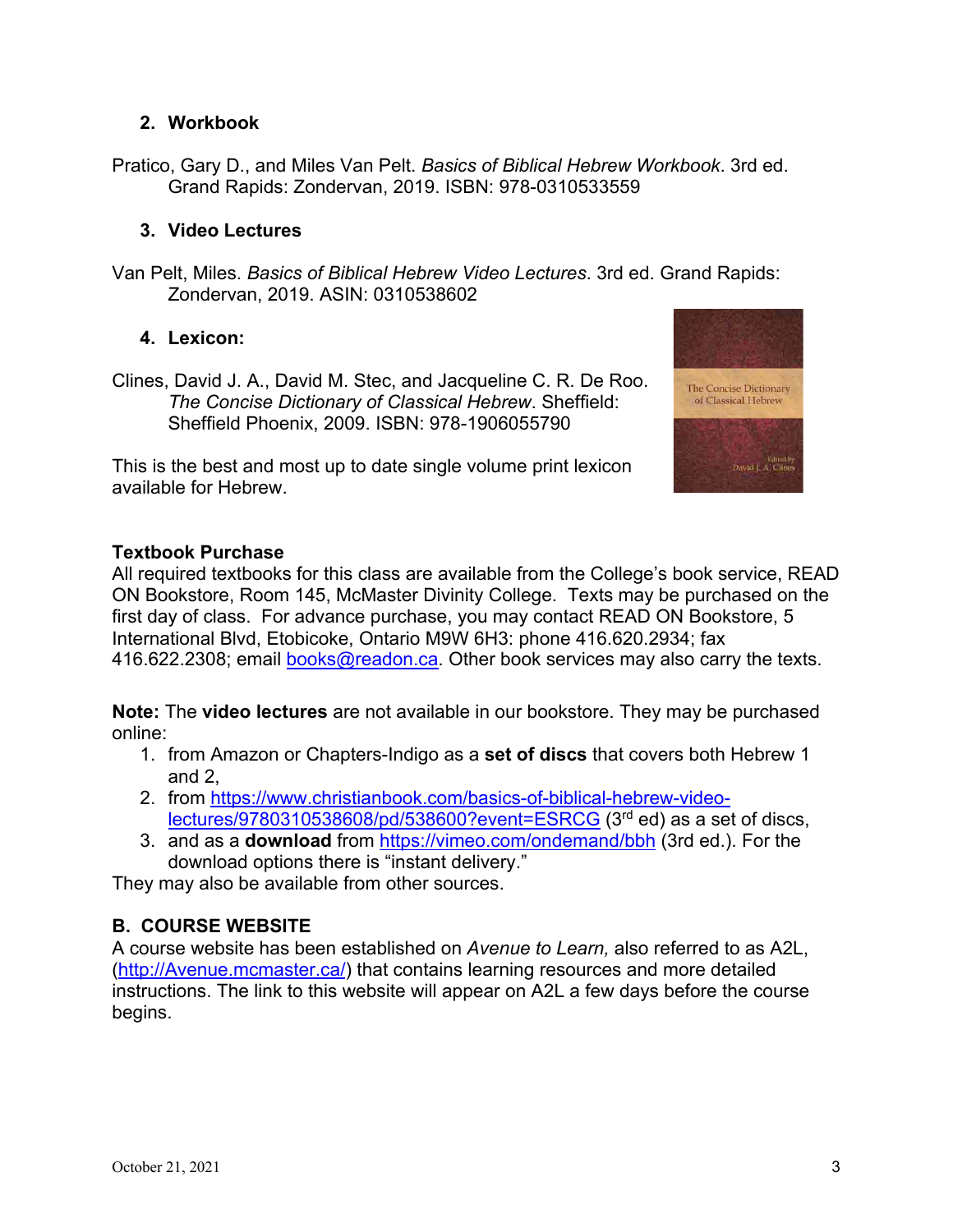## **C. RECOMMENDED RESOURCES**

At least one aid to learning vocabulary is strongly recommended. The following are keyed to the course text:



1. Old Testament Hebrew Vocabulary Cards. 3rd ed. ISBN: 978-0310534181

2. Basics of Biblical Hebrew Vocabulary Audible Audiobook (3rd ed.) ASIN: B07LCSPFNT.

3. Quizlet: https://quizlet.com/subject/basics-of-biblical-hebrew-3rd/ (Up to Ch 17 currently available. More to come.)

4. FlashWorks vocabulary learning computer program. This is a free download from https://www.billmounce.com/flashworks. It is designed for the 2<sup>nd</sup> edition but is adaptable and still useful.

## **D. ASSIGNMENTS AND GRADING**

**Note:** It is extremely important that you do not become dependent on Bible software programs as a substitute for learning. These programs cannot be used on tests and exams. You are **strongly** advised not to use these programs until later in the learning process.

| <b>Vocabulary Quizzes</b> | 10%  |
|---------------------------|------|
| <b>Workbook Exercises</b> | 20%  |
| <b>Term Test 1</b>        | 15%  |
| <b>Term Test 2</b>        | 20%  |
| <b>Oral Reading</b>       | 5%   |
| <b>Final Exam</b>         | 30%  |
| <b>Total Grade</b>        | 100% |

#### **Policy for Missed Quizzes, Tests, and Assignments:**

Further details for assignments are given on the *Avenue to Learn* website. In language learning, it is important to work continually to ensure that you are developing your skills through repetition. Because of this, marks will be deducted for late assignments or delayed tests if there is no valid reason, such as major illness or a major family crisis. The deduction will be 3% per day. If you have a valid reason to request an extension,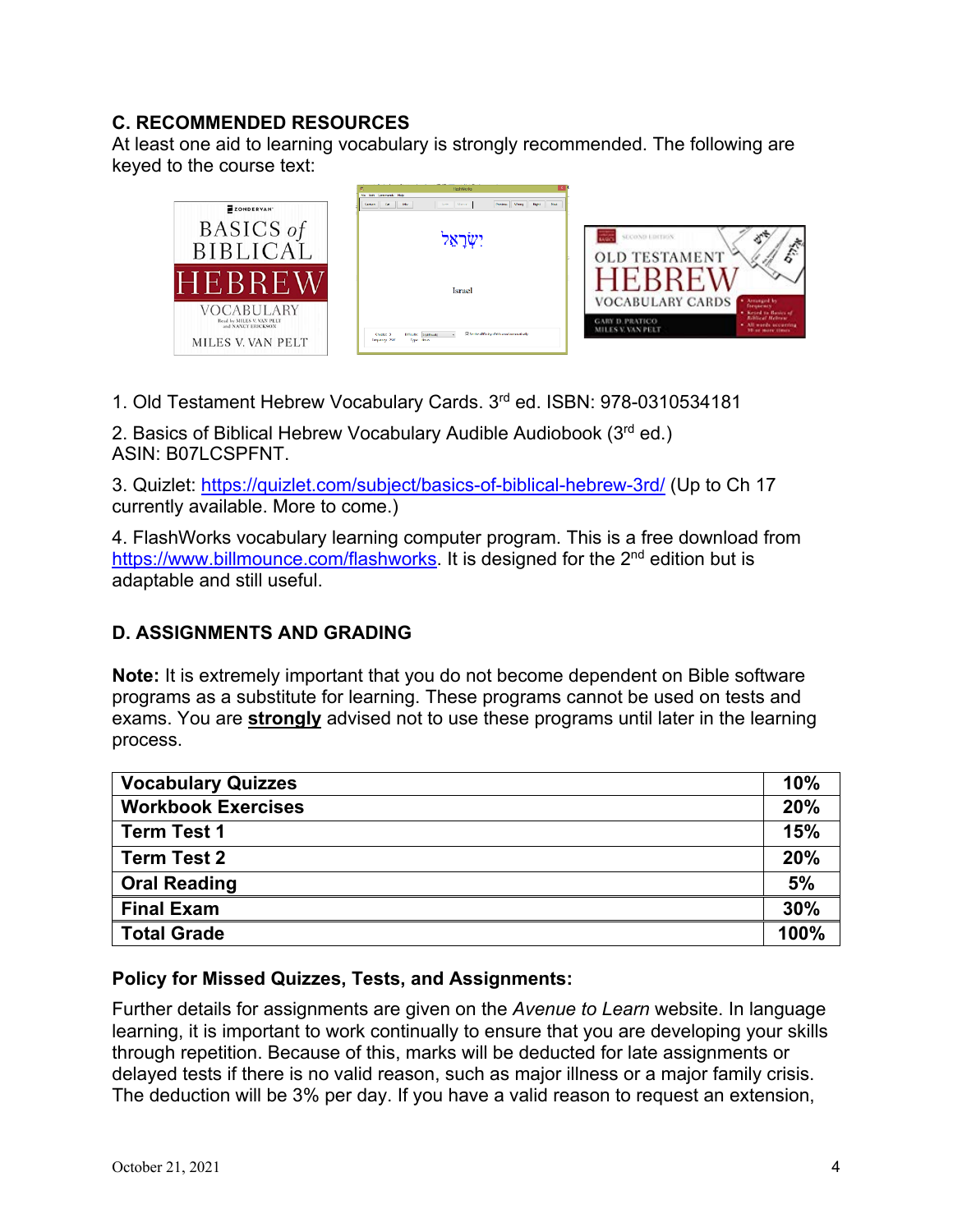please email me at fothk@mcmaster.ca *before* the due date. Please schedule your time carefully.

**1. Vocabulary Quizzes: 10%.** Students will complete brief online quizzes on the vocabulary included in each chapter.

**2. Workbook Exercises: 20%.** Each chapter in the textbook has a corresponding chapter in the workbook. Once a chapter has been covered by the video lecture and text, students must then complete the corresponding workbook pages. Students are required to complete a *minimum* of 1/2 (one half) of each exercise, that is, every other question (1, 3, 5 or a, c, e) in each exercise, and any extended translation passages. They must not do the simply the first half or the shortest/easiest half. Workbook exercises will be handed in for grading on a regular basis as indicated on the schedule below. This will be done as follows:

The pages will be scanned or clearly photographed and uploaded as *one* PDF file (one workbook page to electronic page, right side up) to the Assignment Box for that assignment. Answers must be legible. They will be returned to A2L within a week with comments. Every question will not be checked and corrected. Since you have an answer key and can consult the versions, you are expected to self-correct as part of the learning process. However, helpful feedback will be given.

**Important:** Students **must** show evidence in their workbooks of individual effort, such as parsing, highlighting, tentative translations, and corrections. Specific instructions and examples are given on the course website. You will be evaluated by the rubric on A2L; please check this before completing your workbook. **Do not** give in to the temptation to simply copy from an English translation; this is plagiarism. The only way to learn to read Hebrew is by doing the translations yourself. However, **after** you have completed your translation as well as you can, **be sure** to check your translation against a good, recent, fairly literal translation such as the NASB, NIV, or NRSV.

In the first week of the course, an ungraded sample of the workbook assignment for chapter 17 will be requested from students to gauge progress and evaluate quality before the first workbook assignment is assessed. The instructor will provide general feedback as to the quality of the work in line with the expectations for this assignment.

**3. Term Test 1: 15%.** This will cover all material up to chapter 23 and will include grammar, parsing, and translations.

**4. Term Test 2: 20%.** This will cover all material up to chapter 27 and will include grammar, parsing, and translations.

**4. Oral Reading: 5%.** Students will be tested on their oral reading of a passage from Jonah, available from http://www.animatedhebrew.com/jonah/jonah\_01.html. Details will be provided on *Avenue to Learn*.

**5. Final Exam: 30%.** Review materials will be provided. The exam will cover all material up to Chapter 35 and will include grammar, parsing, and translations.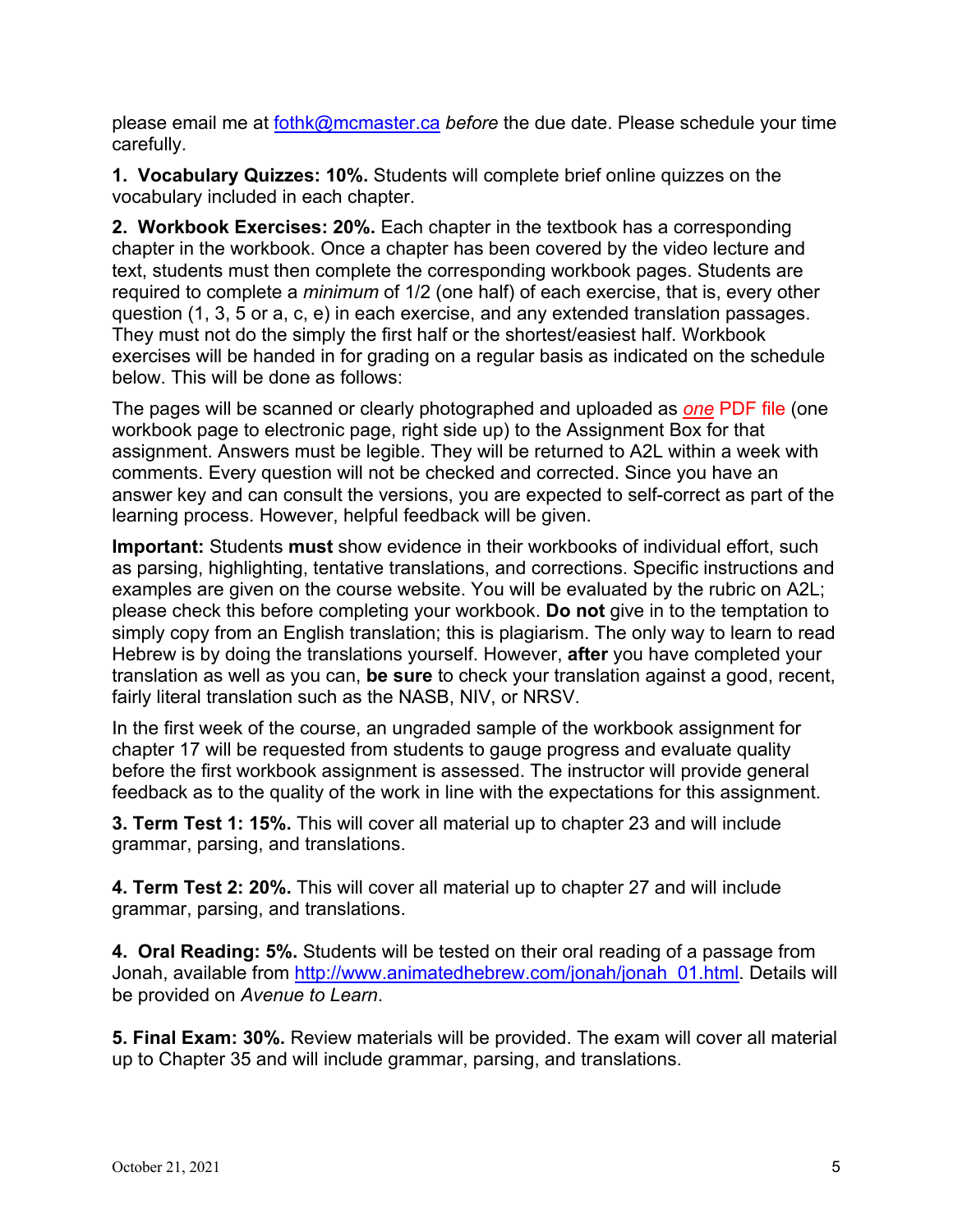**Important:** Learning a language is a **cumulative process**. Students will be expected to know the material from Chapter 1 in the text up to the last chapter cited, including vocabulary, for all tests and exams.

**Note:** The tests and exam must be submitted by the due dates indicated below and must be completed within an allotted time. These tests will take place during the scheduled workshop for that week. NOTE THAT ALL TERM TESTS AND THE EXAM WILL BE PROCTORED ELECTRONICALLY. Details for test procedures will be given in the online classroom.

## **IV. CONTACT WITH THE INSTRUCTOR**

Students are strongly encouraged to reach out to the instructor with questions throughout the course. The instructor will be available via email or by Zoom, or in rare cases, by phone or in person. Please do NOT use the built-in A2L email system, but the direct email address fothk@mcmaster.ca. Students are encouraged to schedule conversations with the instructor during the semester and are responsible for initiating this interaction. Remember, there are no "dumb questions"; questioning is a good way to engage in the learning process. I will do my best to reply to any emails or questions on A2L within 24 hours on weekdays.

On the discussion pages on A2L, the student will be able to interact with any other students who may be taking the course. No marks are assigned for participating in this discussion but the interaction may be helpful.

## **V. COURSE SCHEDULE**

|  | Please see course website for updated syllabus with the 8-week summer format. |
|--|-------------------------------------------------------------------------------|
|--|-------------------------------------------------------------------------------|

| Wk             | <b>Week</b>      | <b>Text</b>                    | <b>Content</b>                                             | <b>Wkbk/Tests/Oral   Vocab Quizzes</b><br><b>Reading</b>                              |                                                                   |
|----------------|------------------|--------------------------------|------------------------------------------------------------|---------------------------------------------------------------------------------------|-------------------------------------------------------------------|
| 1              | Jan 10-<br>14    | Ch. 17                         | Intro to the course<br><b>Waw Consecutive</b>              | Workbook 17<br>progress sample for<br>review by Friday, Jan<br>14 (details in class). |                                                                   |
| 2              | Jan 17-<br>21    | Ch. 18                         | Qal Imperative                                             |                                                                                       | <b>Vocabulary Quiz 1</b><br>(Ch. 1-18), due by<br>Friday, Jan 21. |
| 3              | Jan 24-<br>28    | Ch. 19                         | <b>Pronominal Suffixes on</b><br>Verbs                     |                                                                                       |                                                                   |
| $\overline{4}$ | Jan 31-<br>Feb 4 | $\overline{C}$ h. 20<br>Ch. 21 | <b>Qal Infinitive Construct</b><br>Qal Infinitive Absolute |                                                                                       | <b>Vocabulary Quiz 2</b><br>(Ch. 1-20), due by<br>Friday, Feb 4.  |
| 5              | $Feb$ 7-<br>11   | Ch. 22<br>Ch. 23               | Qal Participle<br>Syntax, Qal Cohortative,<br>and Jussive  | Workbook 1 Ch. 17-<br>23 due by Friday,<br>Feb 11.                                    | <b>Vocabulary Quiz 3</b><br>(Ch. 1-23), Friday,<br>Feb 11.        |
| 6              | Feb<br>$14 - 18$ | Ch. 24<br>Ch. 25               | Niphal Stem, Strong<br>Verbs                               | Term Test 1 to Ch.<br>23 during workshop<br>session.                                  | <b>Vocabulary Quiz 4</b><br>(Ch. 1-25), Friday,<br>Feb 18.        |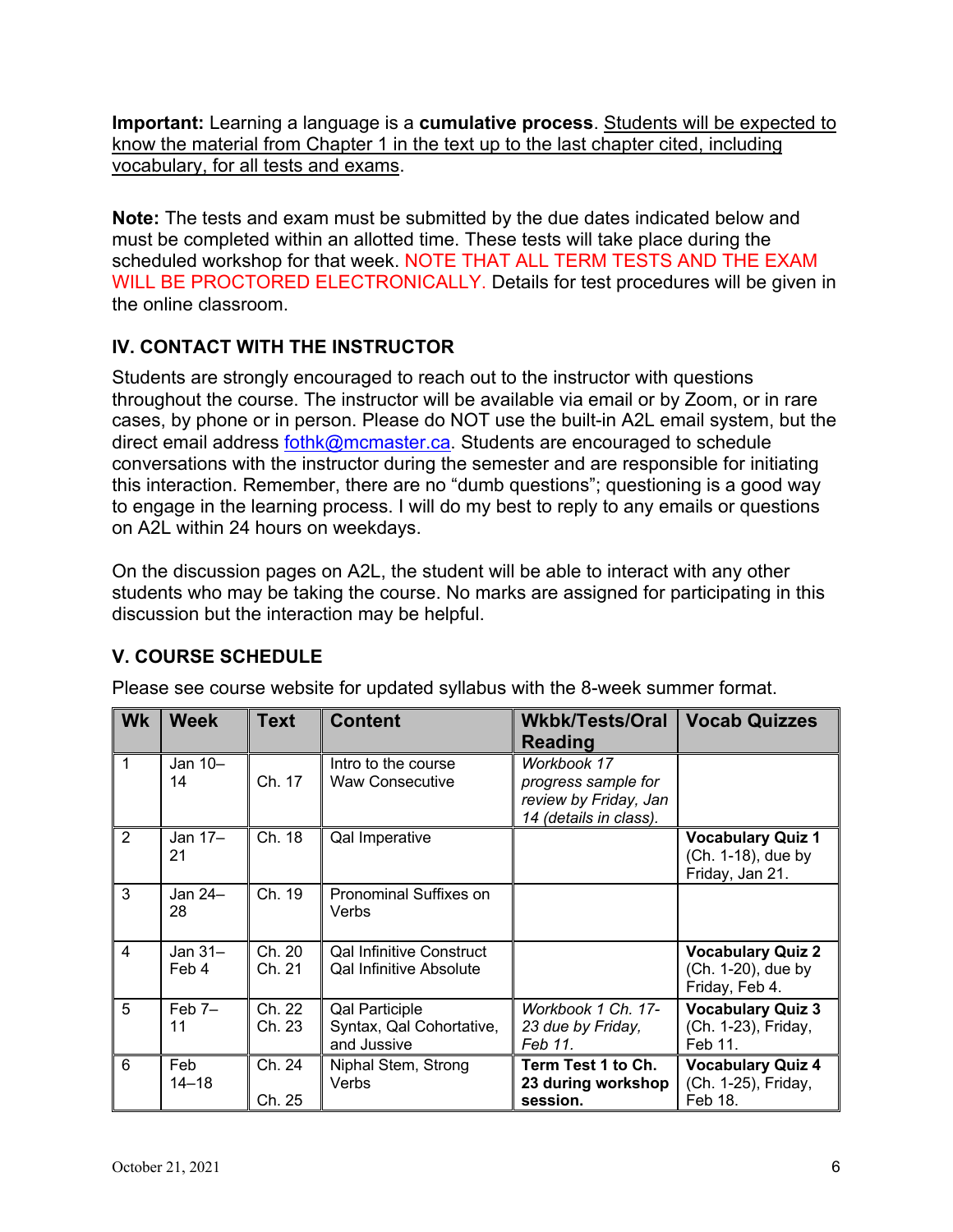|                |                            |                           | Niphal Stem, Weak<br>Verbs                                                                                              |                                                      |                                                            |
|----------------|----------------------------|---------------------------|-------------------------------------------------------------------------------------------------------------------------|------------------------------------------------------|------------------------------------------------------------|
| $\overline{7}$ | Feb <sub>21</sub><br>$-25$ | Ch. 26<br>Ch. 27          | Hiphil Stem, Strong<br>Verbs Hiphil Stem, Weak<br>Verbs                                                                 | Workbook 2 Ch. 24-<br>27 due by Friday,<br>Feb 25.   | <b>Vocabulary Quiz 5</b><br>(Ch. 1-27), Frida,<br>Feb 25.  |
| 8              | <b>Feb 28-</b><br>Mar 4    |                           | <b>Hybrid Week</b>                                                                                                      |                                                      |                                                            |
| 9              | Mar 7-11                   | Ch. 28<br>Ch. 29          | Hophal Stem, Strong<br>Verbs<br>Hophal Stem, Weak<br>Verbs                                                              | Term Test 2 to Ch.<br>27 during workshop<br>session. |                                                            |
| 10             | Mar $14-$<br>18            | Ch. 30<br>Ch. 31          | Piel Stem, Strong Verbs<br>Piel Stem, Weak Verbs                                                                        | Workbook 3 Ch. 28-<br>31 due by Friday,<br>Mar 18    | <b>Vocabulary Quiz 6</b><br>(Ch. 1-29), Friday<br>Mar 18.  |
| 11             | Mar 21-<br>25              | Ch. 32<br>Ch. 33          | Pual Stem, Strong Verbs<br>Pual Stem, Weak Verbs                                                                        | Oral Reading<br>Friday, Mar 25.                      | <b>Vocabulary Quiz 7</b><br>(Ch. 1-32), Friday,<br>Mar 25. |
| 12             | Mar 28-<br>Apr 1           | Ch. 34<br>Ch. 35<br>Ch 36 | Hithpael Stem, Strong<br>Verbs<br>Hithpael Stem, Weak<br>Verbs<br>Introduction to the<br>Hebrew Bible;<br><b>Review</b> | Workbook 4 Ch. 32-<br>35 due by Friday,<br>Apr 1.    | <b>Vocabulary Quiz 8</b><br>(Ch. 1-35), Friday,<br>Apr 1.  |
| 13             | Apr 4-8                    | Exam<br>Week              | Exam                                                                                                                    | Final Exam* during<br>workshop.                      |                                                            |

## **VI. GENERAL GUIDELINES FOR THE SUBMISSION OF WRITTEN WORK**

#### **Style**

All stylistic considerations (including but not limited to questions of formatting, footnotes, and bibliographic references) must conform to the McMaster Divinity College Style Guidelines for Essays and Theses https://mcmasterdivinity.ca/resources-forms/mdcstyle-guide/. Failure to observe appropriate form will result in grade reductions.

#### **Gender Inclusive Language**

McMaster Divinity College uses inclusive language for human beings in worship services, student written materials, and all its publications. It is expected that inclusive language will be used in chapel services and all MDC assignments. In reference to biblical texts, the integrity of the original expressions and the names of God should be respected, but you will need to use gender-inclusive language for humans, and you will need to quote from a gender-inclusive version such as the following: NRSV (1989), NCV (1991), TEV/GNB/GNT (1992), CEV (1995), NLT (1996), TNIV (2005), and the Common English Bible (CEB 2011).

## **Academic Honesty:**